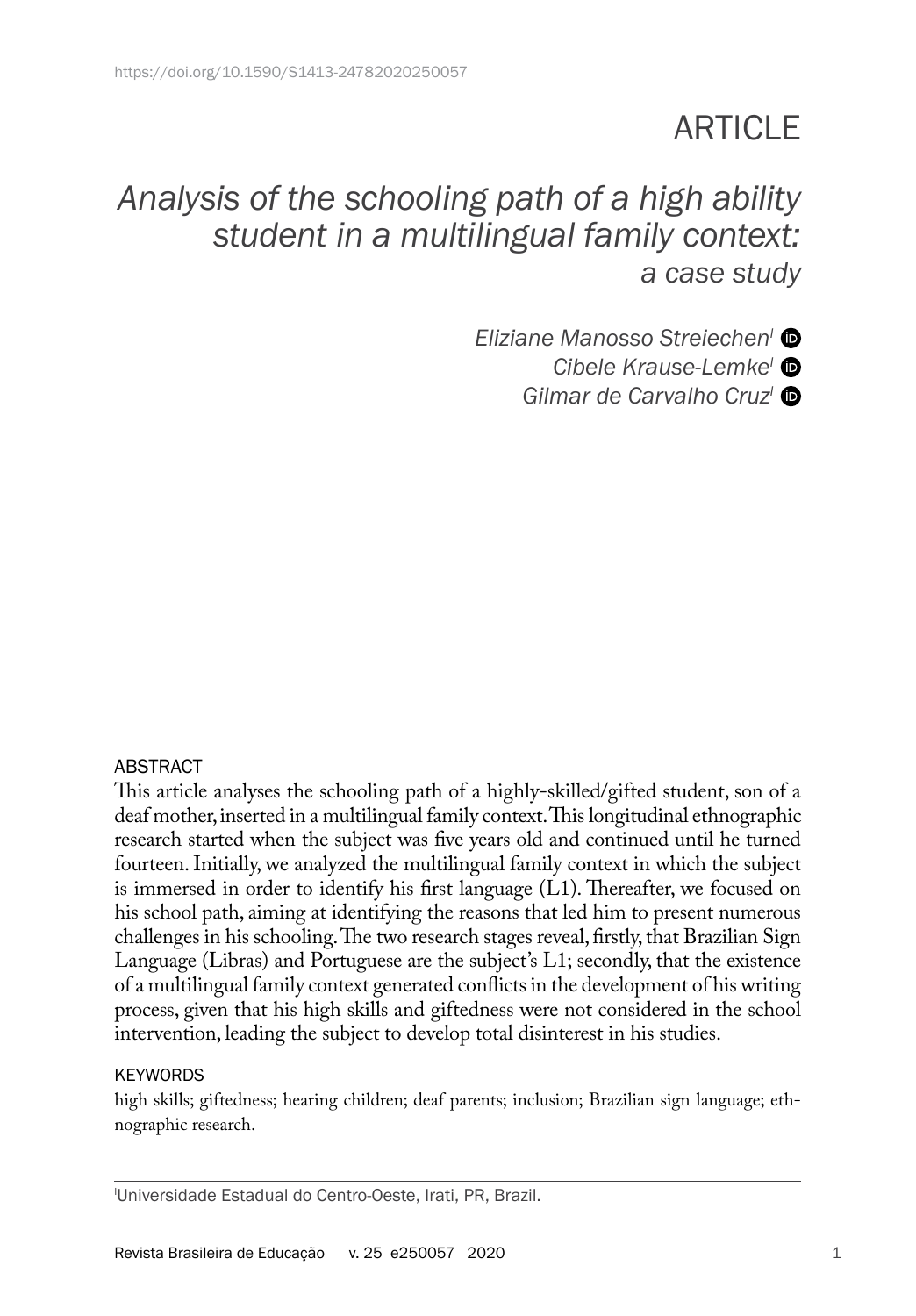# *ANÁLISE DO PERCURSO ESCOLAR DE UM ESTUDANTE COM ALTAS HABILIDADES EM UM CONTEXTO FAMILIAR MULTILÍNGUE:UM ESTUDO DE CASO*

#### RESUMO

Este artigo analisa o percurso escolar de um estudante com altas habilidades/superdotação, filho de mãe surda, em um contexto familiar multilíngue. Trata-se de uma pesquisa etnográfica longitudinal que se estendeu dos 5 aos 14 anos de idade do sujeito pesquisado. Em primeiro lugar, analisou-se o contexto familiar multilinguístico em que o sujeito está inserido, visando identificar a sua língua 1 (L1). Posteriormente, investigou-se seu percurso escolar, objetivando distinguir os motivos que o levaram a apresentar inúmeros desafios em sua escolarização. Por meio dessas etapas de pesquisa, foi possível constatar, a princípio, que a língua de sinais brasileira (Libras) e a língua portuguesa são L1 desse sujeito e, na etapa seguinte, que a existência de um contexto familiar multilíngue gerou conflitos no desenvolvimento do seu processo de escrita e suas altas habilidades não foram consideradas na intervenção escolar, levando-o a desenvolver total desinteresse pelos estudos.

#### PALAVRAS-CHAVE

altas habilidades; superdotação; filhos ouvintes; pais surdos; inclusão; língua de sinais brasileira; pesquisa etnográfica.

## *ANÁLISIS DEL RECORRIDO ESCOLAR DE UN ESTUDIANTE CON ALTAS HABILIDADES EN UN CONTEXTO FAMILIAR MULTILINGÜE: UN ESTUDIO DE CASO*

#### RESUMEN

Este artículo analiza el recorrido escolar de un estudiante con altas habilidades/superdotación, hijo de madre sorda, en un contexto familiar multilingüe. Se trata de una investigación etnográfica longitudinal, que se extendió de los 5 a los 14 años de edad del sujeto investigado. Primero, se analizó el contexto familiar multilingüe en el que se inserta el sujeto, con la finalidad de identificar su lengua 1 (L1). En segundo lugar, se investigó su recorrido escolar, buscando identificar los motivos que lo llevaron a presentar innumerables desafíos en su escolarización. Por medio de esta investigación fue posible constatar que la Lengua de Signos Brasileña (Libras) y el portugués son la L1 del sujeto y, en la siguiente etapa, que la existencia de un contexto familiar multilingüe generó conflictos en el desarrollo de su proceso. Las habilidades de escritura y sus altas habilidades no fueron consideradas en la intervención escolar, llevando al sujeto a desarrollar total desinterés por los estudios.

#### PALABRAS CLAVE

altas capacidades; superdotación; hijos oyentes; padres sordos; inclusión; lengua de signos brasileña; investigación etnográfica.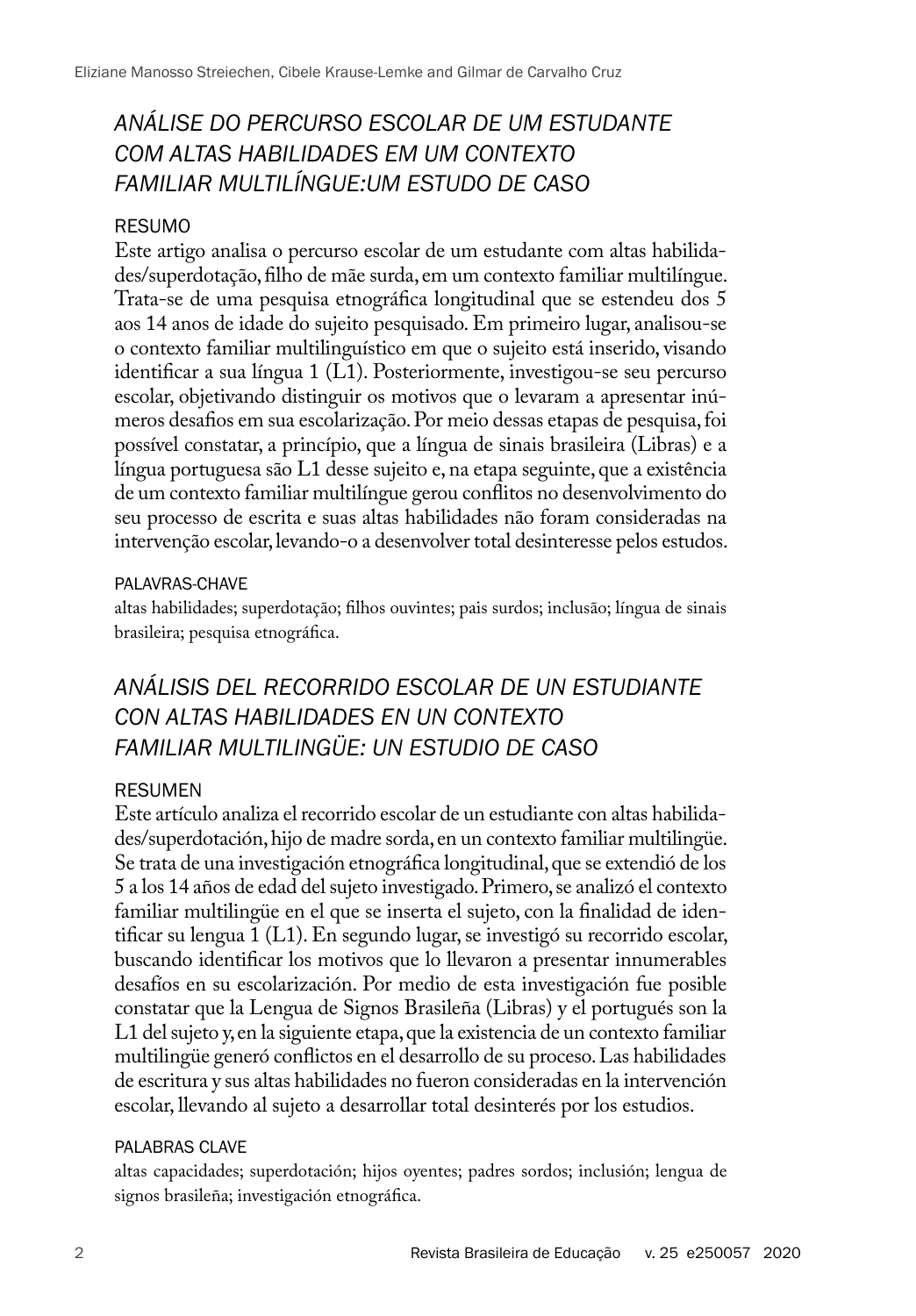#### INTRODUCTION

This study investigated the school trajectory of a gifted student who is the son of a deaf mother and is inserted in a family context with the presence of various languages: Portuguese (PL), Brazilian Sign Language (Libras<sup>1</sup>), German (GL), Ukrainian (UL), and English (EL). The singularity of the case, considering the characteristics of this subject (P), is due to his multilinguistic family context and experience throughout the Brazilian elementary education, segments 1 and 2. This, combined with the longitudinality of the study, allowed gathering data of academic-professional interest ranging from his school difficulties to his award in the Brazilian Mathematics Olympics for Public Schools (*Olimpíada Brasileira de Matemática das Escolas Públicas —* OBMEP).

In terms of academic studies on hearing people who are children of deaf people, twenty studies were found in a literature review carried out between 2007 and 2017 — twelve national and eight international ones. This number reveals the incipience in studies in this field, given that there are 5.7 million deaf people in Brazil (Brasil, 2014). As the deaf have increasingly attained their rights and space in society, many of them have established families, thus increasing the number of hearing people whose parents are deaf. Studies indicate that most deaf people, even when married to another deaf person, have a 90-95% chance to have hearing children (Lane, 1992; Wrigley, 1996, Quadros, 1997).

Studies conducted by Bull (2013), Pereira (2013), Souza (2014), Streiechen, Cruz and Krause-Lemke (2015), and Quadros (2017) reveal that hearing children of deaf parents often face serious conflicts of psychosocial nature. These authors highlight that most of the children may have difficulties in learning the oral and written languages, given that they are accustomed to always speaking in Libras with their deaf parents.

Although hearing children of deaf parents are usually immersed in the hearing world and in permanent contact with PL since they are babies (with grandparents, uncles and aunts, cousins, neighbors, etc.), the people with whom they interact with most at home are usually their parents. This has a relevant weight considering that the way the deaf communicate, by means of Sign language (SL), differs considerably from the way that hearing people communicate.

Considering the Brazilian scenario, children of deaf people wind up acquiring, naturally and simultaneously, the two linguistic structures (SL+PL), or even other languages, depending on the context of the individuals. At times, depending on the family context the child is exposed to, it is possible that the linguistic culture of SL predominates over that of PL. Then, at school, children

<sup>1</sup> Based on Capovilla *et al*. (2017), we decided to use the nomenclature "Língua de Sinais Brasileira" "Brazilian Sign Language" instead of "Língua Brasileira de Sinais" "Brazilian Language of Signs" (Brasil, 2002). Like these researchers, we understand that there is no Brazilian language of signs. In other countries, which have an official Sign language, Sign language is used as a sole linguistic base, as if the three words (língua de sinais) formed a single term and the country adjective would be added at the end.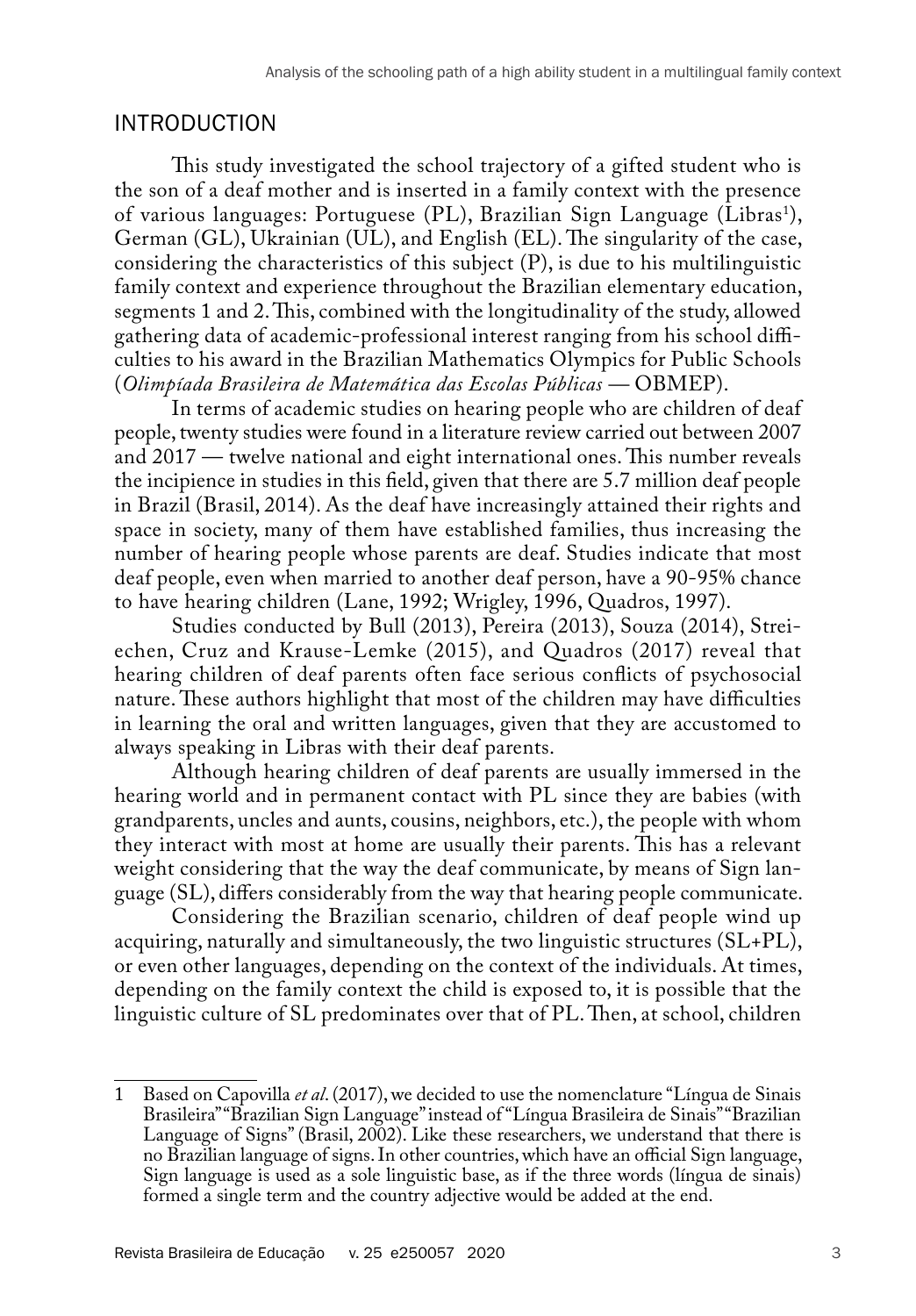who are more accustomed to SL must only use the rules of PL and "break free" from the structure of SL. In this situation, Pereira (2013, p. 57-58) emphasizes that: "When writing, this student can bring elements from the order of construction of Sign language, leading the teacher, who does not know this language, to believe that the student has difficulties in learning".

Quadros (2017, p. 221), based on the statements of participants in her studies, and anchored in her own experience, given that she is the daughter of deaf parents, emphasizes that "the school is an event in the life of these individuals that has a significant impact on the relations established by the zones of contact. Initially, the school represents a space of discomfort for most of those interviewed". According to Streiechen, Cruz and Krause-Lemke  $(2015, p. 90-91):$ 

A hearing person, whose parents are deaf people, can become a hearing person different from the others, by presenting a "deaf" identity and even be different from deaf people for having auditory experiences. The fact that these individuals have conviviality with two different cultures, the deaf and the hearing, in their daily life, can trigger embarrassing and conflictive situations; most hearing children who have deaf parents become bilingual and inevitably, interpret for their parents; Sign language often becomes the first language (L1) of these people; the fact that they actively participate in their parents' culture means they wind-up internalizing and thus practicing these cultures naturally in their daily life; some may undergo conflicts of identity for not knowing which community they truly belong to or identify with better, given that they either prefer to be among the deaf or among those with hearing; one of the main challenges faced by them is the curiosity and/ or prejudice of society in relation to deaf parents and an excess of responsibilities for younger siblings. The study also reveals that these people may have problems related to emotional, social, school, and other issues.

However, in Brazil, there are no discussions that contemplate the school inclusion of hearing children of deaf parents. Thus, the lack of information among most teachers about the culture and linguistic issues of these students is normally aggravated by labels that can cause deep marks in the schooling and life of these individuals.

In terms of gifted/highly skilled (G/HS) students, Resolution No. 2/2001, Art. 5, characterizes gifted students as those who have "great ease for learning that leads them to quickly dominate concepts, procedures, and attitudes" (Brasil, 2001, p. 2). In turn, Resolution No. 4/2009, Art. 4, which Establishes Operating Guidelines for Specialized Educational Care in Basic Education, Special Education modality, describes G/HS students as being those who "have a high potential and strong involvement with the fields of human knowledge, isolated or combined: intellectual, leadership, psychomotor, arts, and creativity" (Brasil, 2009, p. 1). And according to the National Policy for Special Education from the Perspective of Inclusive Education, G/HS students are those who: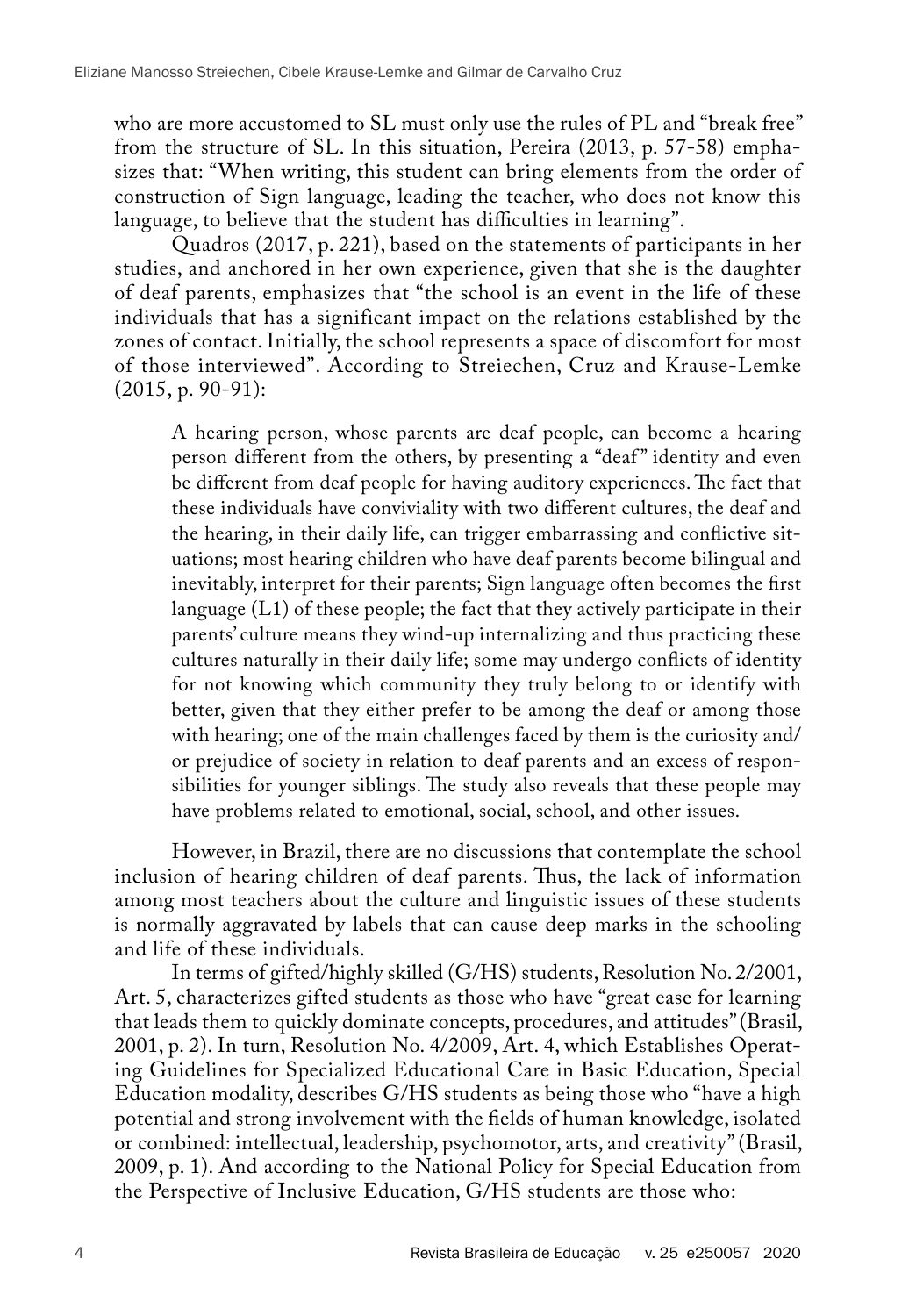Demonstrate high potential in any one of the following areas, isolated or combined: intellectual, academic, leadership, psychomotricity, and arts. They also have a high degree of creativity, strong involvement in learning and realization of tasks in fields of their interest. (Brasil, 2008, p. 15)

Martins, Pedro and Ogeda (2016, p. 562) affirm that the identification of the gifted is extremely "important to the degree that the educational attention given to these students depends, initially, on this process, which should be performed as soon as possible, beginning in early childhood education", given that these students can face various challenges of a psychosocial order. In turn, in order to deconstruct the myth that these students have better grades in all classes and have good academic performance in all fields, Martins (2006, p. 25) emphasizes that:

Students who present a combination of strong and weak academic points, come to be the rule and not the exception. Thus, they can be gifted in one academic field and show an inability and even learning disability in another in which they are not interested, proving that giftedness on its own does not guarantee educational success.

Based on a survey of dissertations and theses between 2005 and 2014, Martins, Pedro and Ogeda (2016) found 91 studies on gifted students. Upon criticizing the lack of research in this field, and the lack of scientific tools to identify G/HS students, the authors emphasized that: "These gaps leave gifted students invisible within the school context, and their potential is very often unnoticed or not valued" (Martins, Pedro and Ogeda, 2016, p. 565-566).

G/HS students are mentioned in all legislation that supports special and inclusive education, however, these students do not have an apparent disability — as do those with physical or intellectual disabilities, the blind, etc. — thus, identification does not always occur in time to offer the specialized attention that they need. The impact of this is directly related to the criteria, instruments, and strategies used to identify those who should be sent to special programs (Alencar, 2007), and instead of enhancing, may suppress the aptitudes of these students and generate sequelae that are unlikely to be repaired in the future.

Thus, we understand that there is an academic and professional interest to advance in the discussion about G/HS students in order to grant greater consistency in the pedagogical intervention, so that the abilities of these students are not lost in their school trajectory. Therefore, the objectives of this study were:

- to identify the maternal or primary languages  $(L1)$  of subject P, who is inserted in a multilingual family context, composed of the five languages involved;
- to analyze P's school path, focused on the implications of the multilingual context and his skills in relation to his schooling process.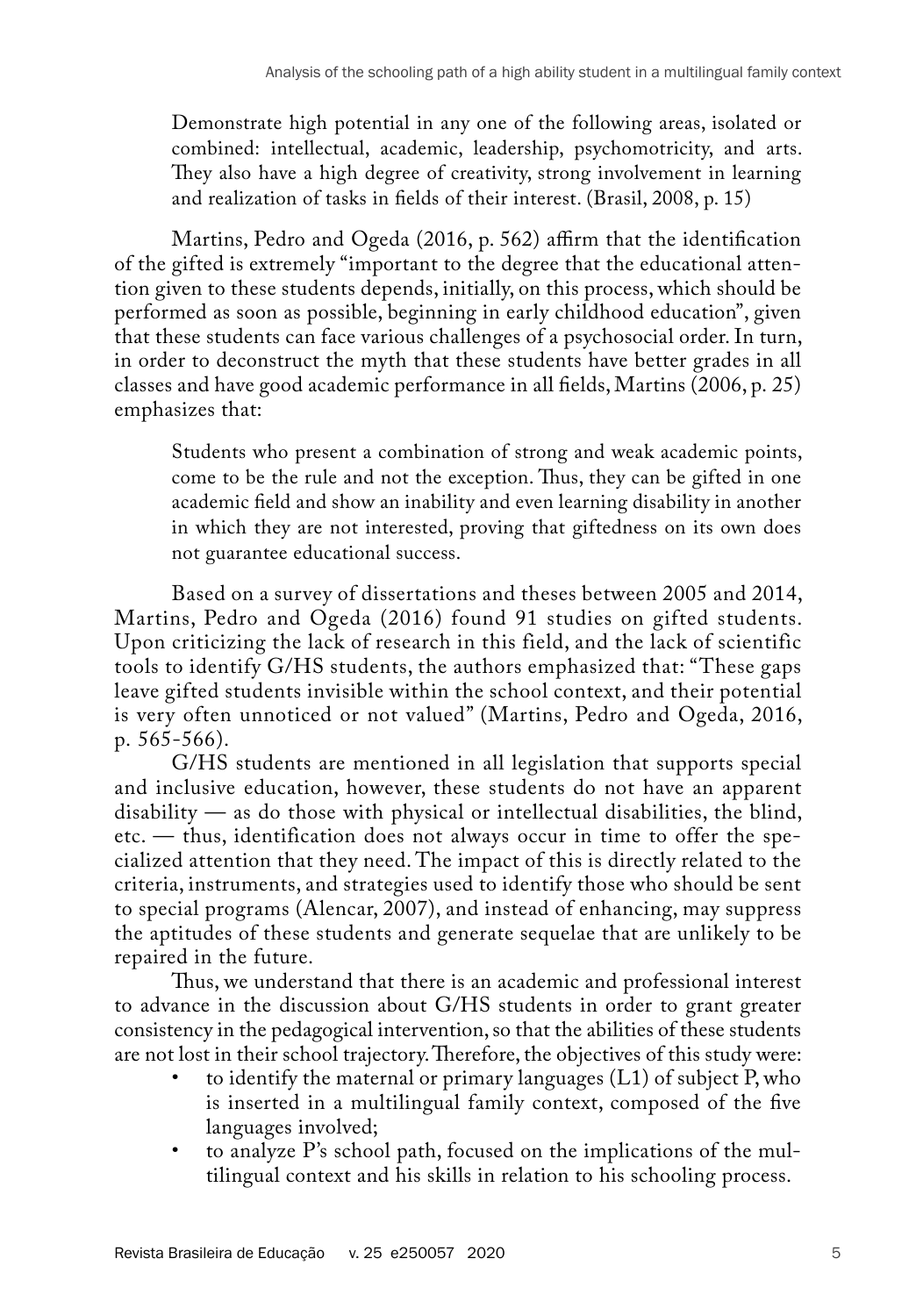### THE RESEARCH FIELD AND THE NATURE OF THE DATA

For the development of this study, a qualitative study was conducted with a longitudinal ethnographic approach (Fonseca, 1999) based on a case study. To generate and transcribe the data we used the presumptions of interactional sociolinguistics according to Garcez (2002). It should be noted that the premise of this approach is the "study of social organization of discourse in interaction, emphasizing the dialogical nature of human communication" (Garcez, 2002, p. 8). This method allows giving greater attention to the linguistic phenomenon itself or to the interactional phenomenon. Another very important aspect is the notion of context, considering that the interaction always took place in a situated manner; considering the participants, for example, who speaks to whom; the notion of time — when to speak; space — where the interaction takes place; and reference — what to talk about. The generation of data, therefore, was based on video recordings and their transcription considering these elements.

The total number of data was not quantified, given that there are many records. Thus, those that appear to be more significant for the qualitative and ethnographic analysis were selected for use, based on the case study and which met the objectives outlined for the study, in both the family and school contexts.

The data analysis is based on discursive textual analysis, which is defined as a "process of deconstruction, followed by construction, of a set of linguistic and discursive materials, which are used to produce new understandings about the phenomenon and discourses investigated" (Moraes and Galiazzi, 2016, p. 134). It is emphasized that the qualitative and longitudinal perspective was crucial for the understanding of the research context, for the generation of data and for the construction of the analytical framework.

The data, generated in audio and video, consisted of family interactions, which were transcribed and organized in different segments, whose purpose was to discuss the following aspects: the intimacy of P with the languages involved in the multilinguistic context to which he and his brother are exposed; the importance that each language represents for P in the effectuation of communication; the alternance of languages, a phenomenon detected in communicational situations between P, his brother and mother; bimodalism (use of two simultaneous languages) present in some communicational contexts of P with his family members; situations of conversation in Libras between P, his brother, and his mother.

The period studied began in 2008 and continues until 2018, and is divided in different stages, which are described below. The subject in question (P, 14 years of age), is the son of a deaf mother and a hearing father. He lives with his parents and maternal grandparents in the countryside of Paraná State. The first information of the study consists of interviews conducted with P and his mother at age five, in 2009. Given the discovery that P could easily communicate with his deaf mother in Libras, and had a disposition to learn other languages, the study extended from 2012 to 2014 (Streiechen, 2014).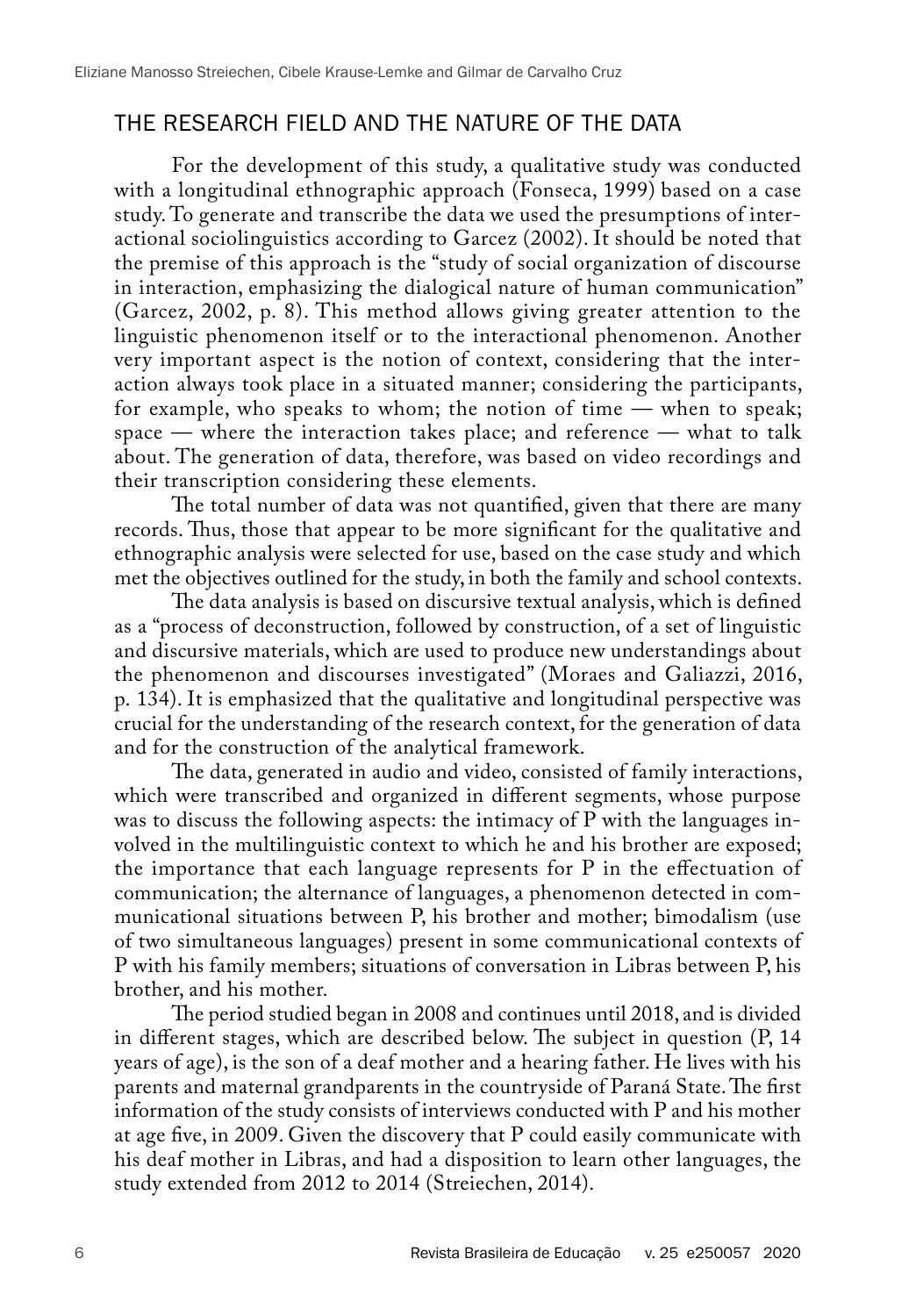In this phase, the focus was on the languages in P's family context (when he was 8) and aimed to identify what was or were P's maternal languages. The data were collected through interviews and by using a field diary and video recordings, between 2012 and 2013, every two weeks, for about two hours per day, at various times and situations: while P played and interacted with his only brother (who was 3 and 4 years old at the time): in contact with his mother and with other family members or while he tried to do schoolwork at home.

At five years of age, in addition to fluency in SL and PL, P would speak words and sentences in German and understand part of the conversations, in this language, between his maternal grandparents; he was able to read long texts with a certain fluency, presented more elaborate vocabulary in PL and spoke phrases accordingly, establishing gender and number markings; his favorite hobby was to study English and even some of his comic books were written in that language. However, at that age, P still did not attend school, but had already learned to read and write with his mother (who is deaf ).

At a certain occasion, at the age of eight, P drew and explained the entire solar system, highlighting the proximities between the planets, as well as the remote possibility that there was life on each one of them. He knew of the existence of new planets and listed each of their names in order and without hesitation. P made a drawing that, according to him, demonstrated how images are transmitted by television, indicating knowledge of physics. He explained the captions of the construction of a school that he had designed, using mathematical knowledge of space and calculations, for example. Despite P's notable ability in acquiring languages, and that he demonstrated interest and learned complex subjects for his age, most of the grades on his school report cards in elementary education (from  $1^{\text{st}}$  to  $5^{\text{th}}$  grades) were below average (below 7.0<sup>2</sup>).

During the initial research (Streiechen, 2014), various aspects about P's schooling arose that went beyond the objectives delineated for the study undertaken at that time. After learning about various messages sent from school to his mother with complaints about P's school performance, behavior and low grades, a decision was made to continue the study. A paradox was observed between P's intellectual ability — from five years of age — and the complaints from school found in the messages.

With these considerations, the second phase of the study focused on the analysis of P's school trajectory from the  $1^{st}$  to  $9^{th}$  grades of elementary/middle school years, from six to fourteen years of age. In elementary school, P studied at a municipal school, and in middle school, at a state one. Although he entered school at age five directly into the  $1<sup>st</sup>$  grade, knowing how to read and write, without having gone to pre-school, he was not motivated to engage in the school activities, mainly in the early years, as reported by the family and the school.

<sup>2</sup> Brazil adopts a numerical scoring system, while English-language readers may be familiar with the A-F scoring system only. In the case presented in this article, the student's grade would be a C (between 5.0 and 7.0, in Brazil).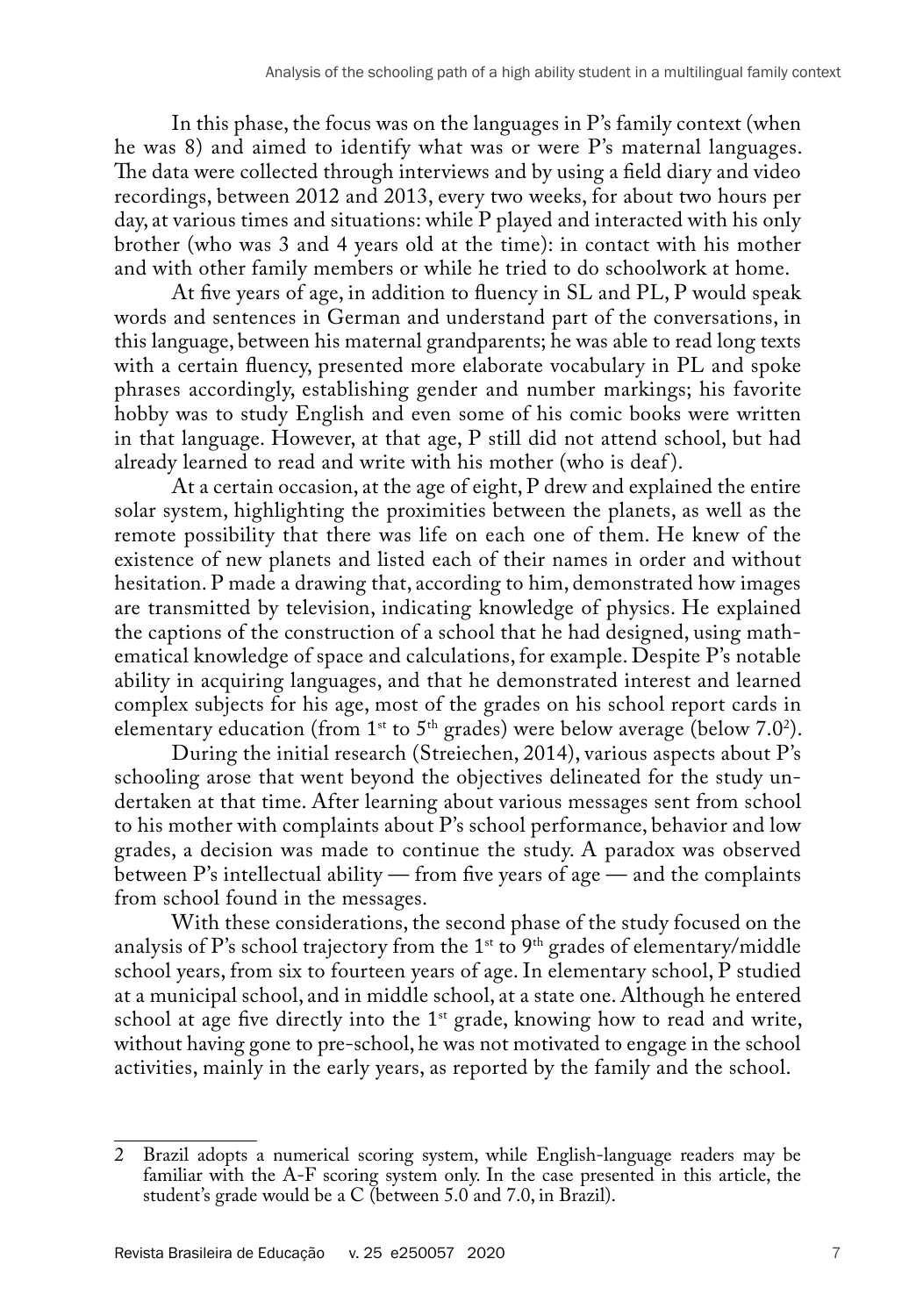Thus, a study was conducted in two public schools (one municipal and another state) and the participants were, in addition to P, who is the subject of our study, his family, teachers, psychologists, directors, and the pedagogical staff. The data about his school trajectory between the years of 2015 and 2018, were gathered through interviews recorded in audio and/or video<sup>3</sup>. In 2015, when data collection at school began from the early years (I14 ), P was already in the  $6<sup>th</sup>$  grade in another school (I2). Thus, the reports of the teachers from I1 were based on their memories about his schooling, differently than those from I2 which he attended simultaneous to the study. A total of nineteen professionals were interviewed individually, including three directors, two pedagogues, two psychologists, and twelve teachers.

The interviews with teachers and other participants were carried out individually with the purpose of making them more at ease and encouraging them to narrate all the episodes they could remember, about P's schooling process. In the family context, in addition to investigating directly with P, interviews were conducted with his mother and maternal grandmother, the people who spent the most time with him, and whose interviews took place about one or two times a month from 2015–2018. With P, the interviews were nearly always in the form of spontaneous and informal conversations, recorded with a cell phone or camera. These moments configured to generate data, were mostly guided by an incident reported by the mother or grandmother about an episode at school, such as teachers' complaints or concerning homework that P did not want to do.

#### RESULTS AND DISCUSSION

In this section presents some data related, first, to the description and functioning of the multilinguistic context in which P was inserted and then, to the segments selected from interviews conducted with the school staff about the development of the learning process of the researched subject.

In relation to the first step of our study, which involved P's multilinguistic home context, we highlight the segment in which he expresses his knowledge of three languages — GL, EL, and Libras — during an interview in 2013, when he was eight years old. The purpose of this interview was to verify if P was aware of the linguistic diversity in which he was involved:

*Researcher (Res.): Do you know any German? Subject of the study (P): Heiß. Res.: Heiẞ? What does that mean?*

<sup>3</sup> Video was needed to record the interviews with the mother, considering that the communication with her was in sign language. The first author of this article is a translator and interpretor of sign languages.

<sup>4</sup> We use I1 to refer to his school in the early years and, I2 for the school in the later years. Both are public school located in the same city in the interior of Paraná.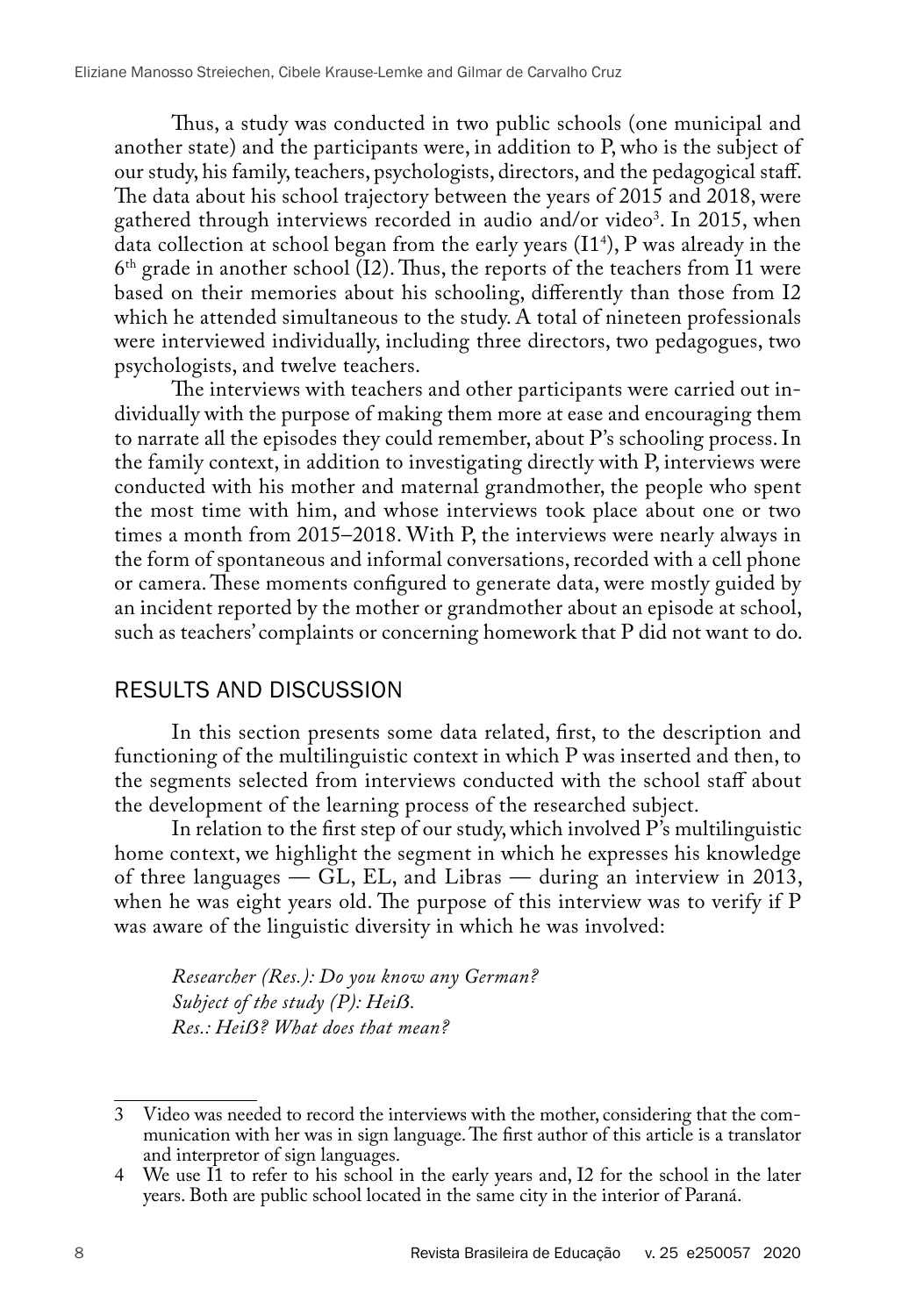*P.: Heiẞ means hot. Res.: Do your grandparents speak in German? P.: Yes. Res.: How did you learn English? P.: On the computer. Did you know that "A" in English is "E"? Res.: Say something in English for me, please. P.: Loveu, Loviu lo* ['lʌv]. *Res.: Love. What does love mean? P.: Love means amo*. *Res.: What else do you know? P.: I also know "hello". Res.: What does Hello mean? P.: Oi. Res.: Oi? Hum, what else? P.:* [he looked at the dog, which was in a little house next to him] *dog. Res.: Dog is what? P.: Dog is cão. Res.: And in Brazilian Sign Language, how is cão? P.:* [signs dog]. *Res.: Hum and what else do you know in libras? P.*: [signs butterfly]. *Res.: What is this? P.: Butterfly* [signs "spider" and other animals].

It is pertinent to emphasize that, in front of the camera, P was a bit insecure about speaking the languages. He was not used to this situation and, moreover, was not encouraged to pronounce the words, given that this is not a concern in his surroundings. In the case of the EL, since he learned it on his own, he had no one to share moments of interaction and his study materials were mostly books and magazines. In P's case, the use of languages — especially SL, PL, and GL is linked to communicative purposes, given the multilinguistic constitution of his family surroundings. It thus takes place naturally, without corrections by others. According to Krashen (1981, p. 1) "speakers are not concerned with the form of their sentences, but with the messages that they are expressing and understanding". Although some of P's pronunciations in English are not within the standards for the language, it is pertinent to reiterate his effort to learn on his own, since there is no one at home to give him any feedback.

In the quotation mentioned before, P signs some animals, such as: dog, spider, butterfly. Upon analyzing the videos of P signaling<sup>5</sup>, it was observed that he uses the linguistic parameters of Libras with considerable efficiency,

<sup>5</sup> Considering complaince with ethical protocol, we do not present images of P signing in Brazilian Sign language.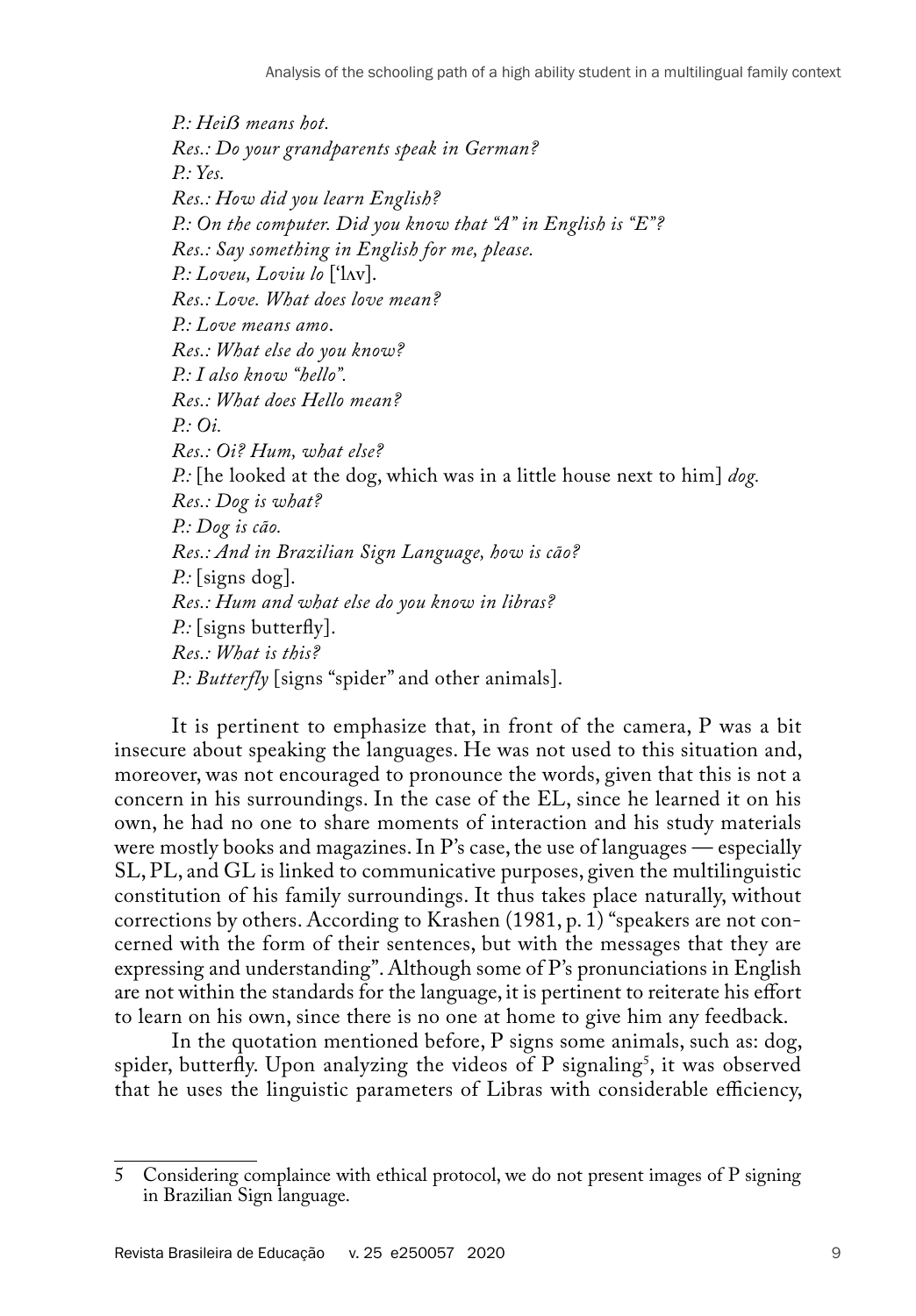including: the hand configuration (shape of the hands), location (place of the body where the configured hand is located), and the movements. This is configured as fluency in Libras, given that the signs flow naturally. Moreover, his mother's deafness did not cause any type of harm to P's linguistic development. No type of communicational difficulty was identified between P, as a hearing person, and his deaf mother and vice-versa. There were also no vestiges of delay in language development. On the contrary, it was found that P had a high level of knowledge for his age and moreover, demonstrated great ease in acquiring languages.  $\overline{P}$  did not reject any of the languages present in his context, and there was no superiority or inferiority among the languages involved. All are considered languages with equal value.

Thus, it is observed that P's acquisition of language steered him toward his development as a plurilingual individual, given that he displays competence to manage the use of languages according to different contexts and needs. The research data show that both the PL as well as Libras are constants in nearly all the communicative situations between P and his mother, and therefore, he acquired the languages simultaneously and naturally. Therefore, it can be stated that both languages, Libras and PL, are P's maternal languages. P's presence in this multilinguistic context becomes extremely important for his brother's language development, given that Libras is used by them all of the time, facilitating even more the process of language acquisition by his younger brother, which supports the findings of studies by Morais (2001), that affirm the importance of child-child interaction in this process.

It was also possible to verify that the frontiers between Sign and oral languages present in multilinguistic contexts cause the interlocutors to seek strategies that facilitate or effectuate communication. The following strategies stand out: the alternance of languages, a phenomenon that is quite frequent and common in the dialogs of bilingual people; bimodalism; gestures that are important strategic resources and that even have semantic meanings within different interactional frameworks.

Regarding the second stage of our study, which concerned P's school development, among the data produced, some statements of the teachers were emphasized, revealing the implications of linguistic diversity and of giftedness in P's writing and orality acquiring process. With a focus on the discursive textual analysis (Moraes and Galiazzi, 2016), the elements found in the statements in two groupings can be synthesized into those which may have triggered the setbacks in P's education and learning, one of them being the interference of the languages present in the family environment, and the other his giftedness.

The fact that P lives and communicates through both SL and PL has had consequences in his writing process — the main complaint of the teachers. These languages have different syntactic structures and P, who acquired them concomitantly, was not always able to separate them at the time of writing, thus generating a certain confusion between the two. According to Pereira (2013, p. 57-58):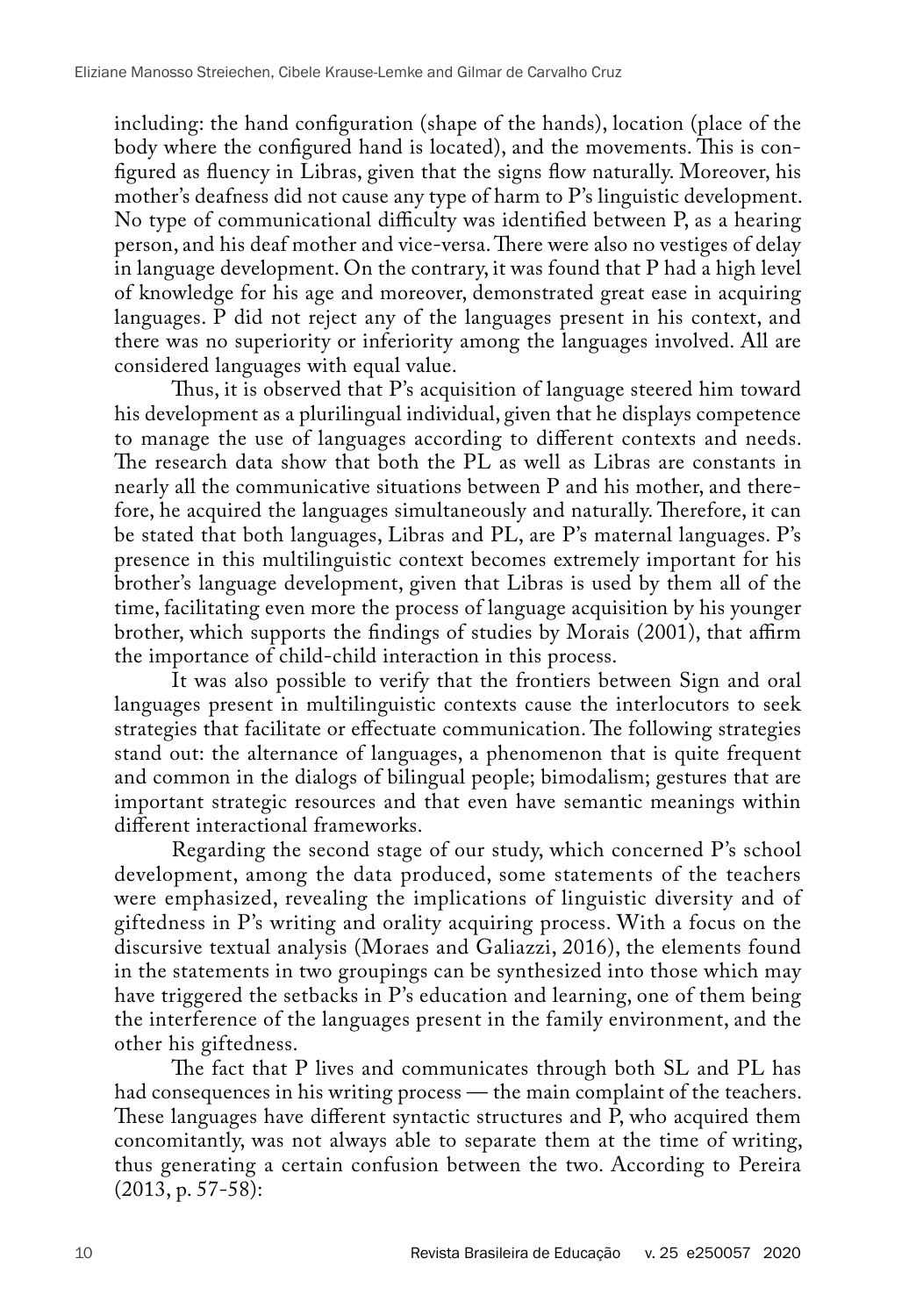In the school environment we cannot forget that hearing students who are children of deaf parents use sign language in their home with their parents and that the language has a different structure and order of use from Portuguese. Upon writing, these students may bring elements from the order of construction of Sign language, leading teachers, who do not know this language, to believe that the students are having learning difficulties.

Although P is immersed in the hearing world and in permanent contact with Portuguese (through his father, grandparents, uncles, cousins, etc.), the person with whom he most interacted with at home is his mother. Thus, it is important to note that P was literate by his mother. This has an important weight provided that the way that the deaf communicate, with SL, is considerably different than the way hearing people communicate, in PL (or other languages) and it is probable that the mother, being deaf, used Libras criteria, *i.e.*, structures of her primary language, to teach her son to read and write. By learning how to write with his mother, P internalized the rules of SL much more — an absence of conjunctions and prepositions, the syntactic structure, verbs (in the infinitive) as reported by his science teacher from I2: "I was almost not able to understand what he wrote. He did not use 'e' [and] and 'mas' [but] very much". Thus, upon entering school, P had to "break free" from everything he had learned at home to be replaced by the rules of PL, given that his way of writing was considered to be incorrect at school, since:

School is the space that emphasizes the Portuguese language in its spoken and written modalities and does not customarily consider other languages in its curriculum [...] Since the spoken language is used to mediate relations at school, the institution is not able to attribute meaning in relations based on Sign language. Thus, school may not make sense for some children of deaf people or may incite alienation (anger, denial). (Quadros, 2017, p. 221)

Upon considering the differences implicit in the two languages, SL and PL, it can be inferred that these differences cause conflicts in P's process of learning how to write. Thus, he used an escape strategy, that is, he avoided writing, as reported by teachers: "*He didn't like to write, he didn't like to put things on paper and when he did, it was only the main idea. At times, he treated us poorly, because he said that he hated to write, so he hated the teacher and everything*" (4th grade teacher, I1, 2016); "*he simply did not like to write. And his greatest difficulty was also in Portuguese, language norms, paragraphs, accents, switching letters, text production*" (5th grade teacher, I2, 2016); "*he had his difficulties in writing* […]*. Until the Libras interpreter entered, because of another deaf student, and she began to help P correct this part of the spelling, his writing*" (Pedagogue from I2, 2017); "*he never complained about the subject, but I noticed he preferred the moments when I was explaining the contents to the moments that he had to produce manually*" (History teacher, I2, 2018).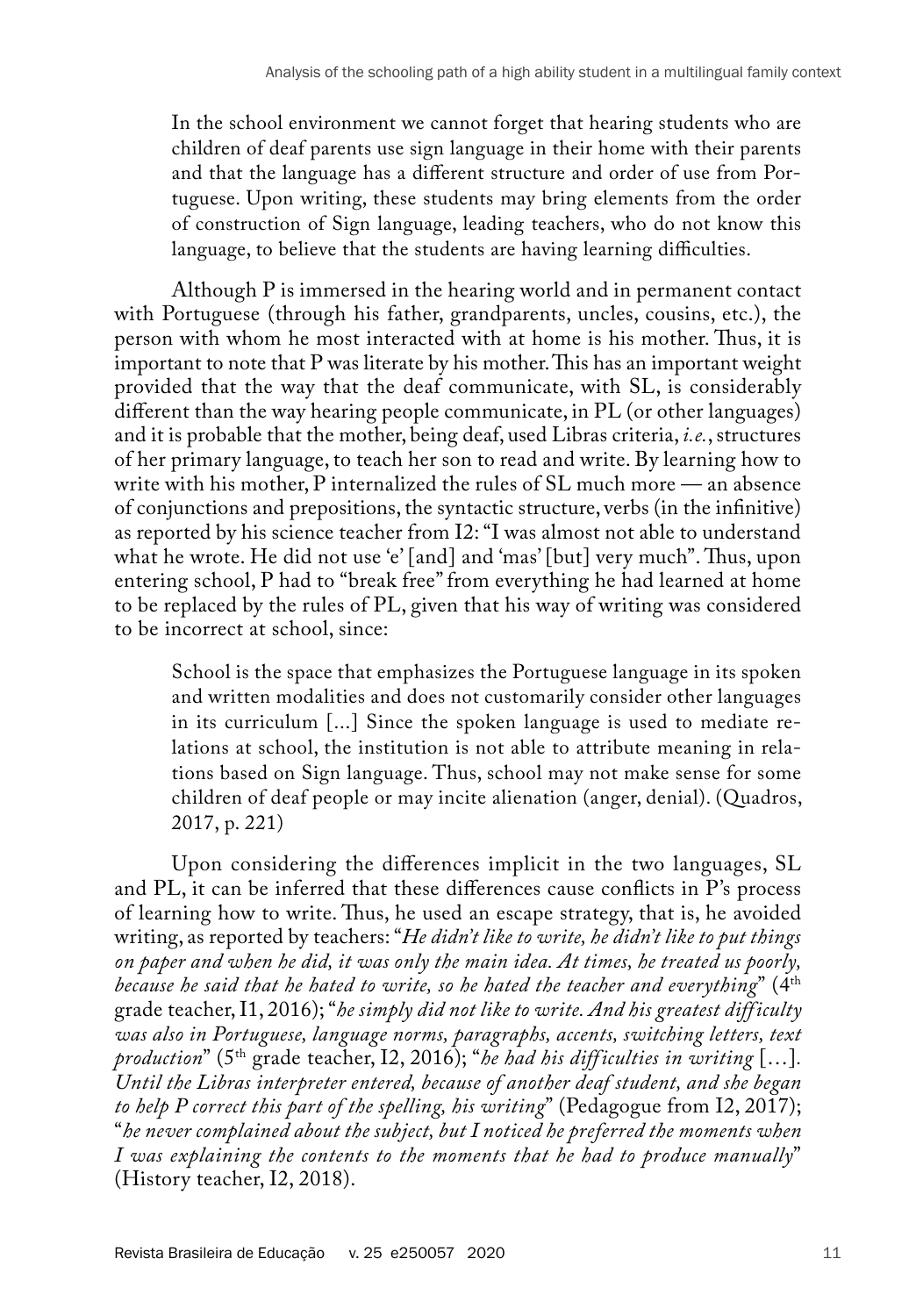Virgolim (2014, p. 586) explains that a gifted child "can read precociously or show a deep interest in a particular subject and not demonstrate the same interest or abilities at later moments". Based on this explanation, it is possible to affirm that for P, reading could be the route for the acquisition of knowledge, while writing is a field that does not bring him pleasure. P's lack of interest in writing may be the fruit of his multilinguistic family context as well as his giftedness.

Among the statements of the teachers, there is a complaint about the incomprehensible handwriting that made it difficult to evaluate P's writing. Some researchers (Martins, 2006; Alencar, 2007, and others) postulate that G/HS students may have various school problems, including difficulty with handwriting:

Academically gifted students are, at times, unequal in their scholastic profiles, they may have learning disturbances in some domain, such as dyslexia and a difficulty to learn how to read, problems with mathematics, perceptual-motor problems, *difficulty in handwriting* or even an inability to focus and pay attention. (Martins, 2006, p. 25, emphasis ours)

Upon comparing these "domains" to which Martins (2006) refers, with our data about P's schooling process, it is possible to affirm that this student did not have problems related to most of the fields described in this citation. In the item "difficulty of learning how to read", the data demonstrate that P has been reading since he was five years old; in the field of mathematics, P is capable of mentally solving mathematical expressions and calculations; in fact, in the 6th and 9th grade, he was a medalist in the OBMEP, and earned a grant. In other fields (geography, history, and sciences), despite the low grades in his report cards at  $\overline{1}1$ ,  $\overline{P}$  has always been an outstanding student at I2, showing exceptional interest and high grades.

In terms of the perceptual-motor commands, difficulty with handwriting or even inability to focus and pay attention — domains also highlighted by Martins (2006), in the excerpt above —, our data demonstrate that P's greatest difficulties reside there and that the teachers indicated this as a problem: "*I could hardly understand his writing, what he wrote in the tests*" (science teacher, 2018); "*his spelling* […] *he didn't like it, wouldn't do it, he would become revolted, he didn't like to write. And, maybe, that's why his grades were not very good*" (4th grade teacher, 2018); "this *diff iculty that he had in writing, when it was time to register something in his notebook, he refused*" (5th grade teacher, 2018).

In one of the notes from the 4<sup>th</sup> grade teacher, the teacher expressed her concern with P's handwriting, when she recommended, to the mother, to buy P a calligraphy notebook. Based on these findings, we can conclude that it was not only the multilingual environment in which P was immersed that was the source of the obstacles in his writing process, and consequently in his school trajectory as a whole, but the junction of this context with his giftedness.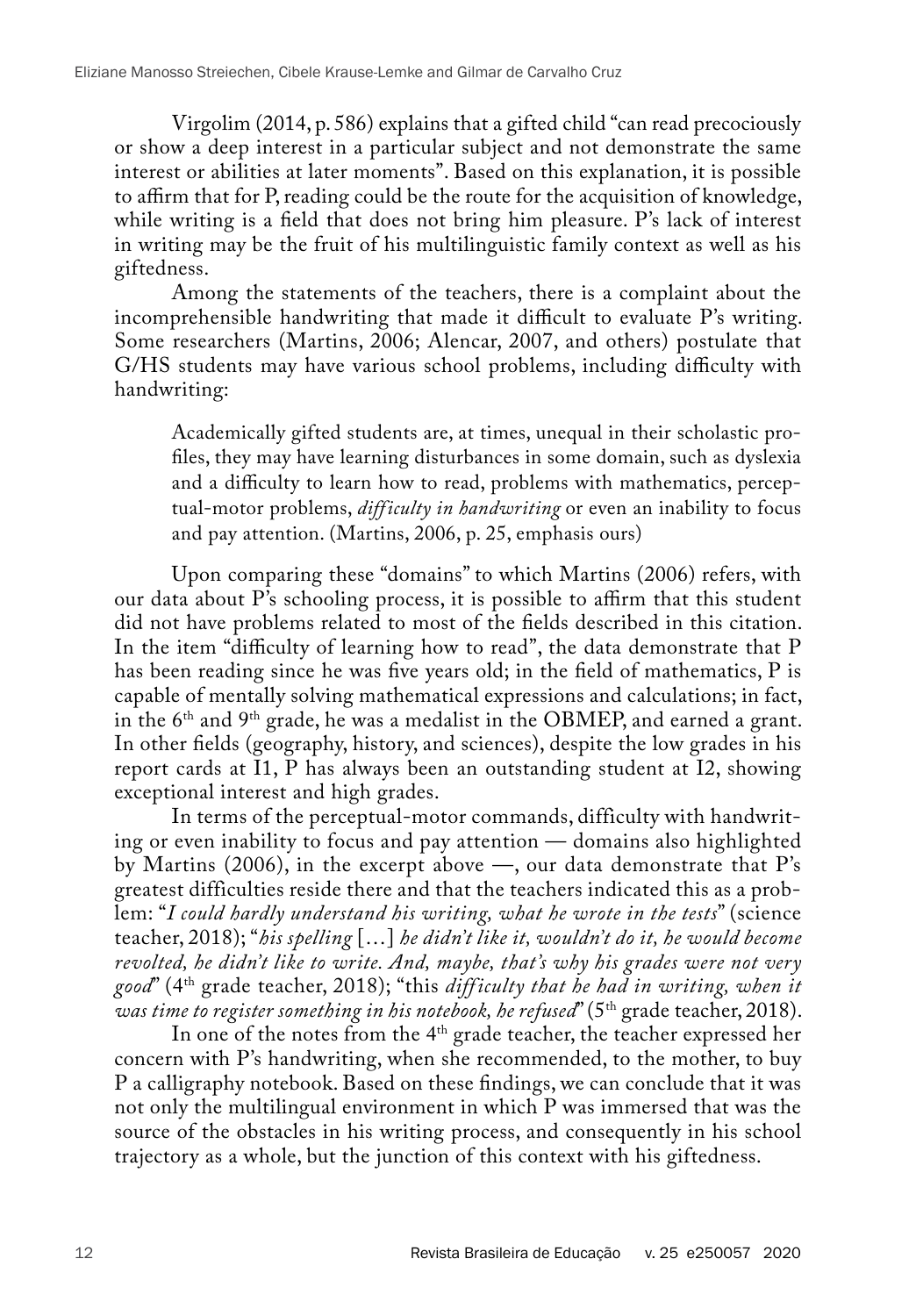Nevertheless, P's giftedness was only detected in 2015, when he was in  $6<sup>th</sup>$  grade (at age 11). Despite the evidence that P is a G/HS student, most of the teachers did not mention them in the interviews. The records from the school councils we reviewed also did not reveal anything in this sense. However, there are various reports on the participants, from both institutions, that prove that some school challenges faced by  $\overline{P}$  were directly related to his giftedness, without the professionals realizing this. We believe that P's giftedness was not identified, given that the idea still predominates that a student can only be considered gifted if they "present command in various fields, 'a genius'; someone who is "a  $10$  in everything" (Martins, 2006, p. 14).

Although it is highlighted in one of the psychological reports, issued in 2010, when P was in the  $1<sup>st</sup>$  grade, that he is a student with above average performance, the focus and the complaints of the teachers always relayed on the difficulties and not on the potentials of this student. Let us see the part of the psychologist's report with such information:

*The student has a great intellectual capacity, at 6 years of age, in the 1*st *grade he knows how to read and write many words. P has great intellectual potential and ability to express himself at a higher level than children of his age. The student*  was submitted to a non-verbal intelligence test for children and at the time he *was evaluated, he had a performance MUCH ABOVE the average expected for children his age, considering that his scores were in the best level of performance for 9-year-old children.* (Psychologist, 2010, emphasis by the psychologist<sup>6</sup>)

In short, the main justifications of the participants regarding the difficulties in working with P were because: "*He did not take advantage of all his potential.* [...] *The teacher is not prepared to work with this student, because students with superior intelligence go to special schools*" (1st grade teacher, 2018); "*It was difficult to read him* [...]. *I was not prepared at that time*" (2nd grade teacher, 2018); "*He wouldn't adapt to the level of the school* [...]. *He didn't want to follow the class. He didn't have complete assistance, support, there was no internet in the school, there were much fewer resources*" (4th grade teacher, 2018); "*I didn't have time for him*  [...]. *I couldn't go only to the area he was interested in*" *(5*th *grade teacher,* 2018).

Upon identifying the limited information and distorted ideas found among the teachers about recognizing and working with G/HS students, Martins and Alencar (2011) emphasize the urgent need for public educational policies that propose the formation of educators who can act in this field. These authors affirm that "there are great challenges to be overcome so that the special attention to gifted students takes place in a significant manner in the country, beginning with teacher education, the foundation of the entire process" (Martins and Alencar, 2011, p. 43). Studies by Fleith (2007, p. 55) highlight the importance of mothers in the education of gifted children. The author revealed that:

<sup>6</sup> In the interviews, the teachers mentioned that P was sent to the psychologist, but none of them knew what was in the psychologist's reports.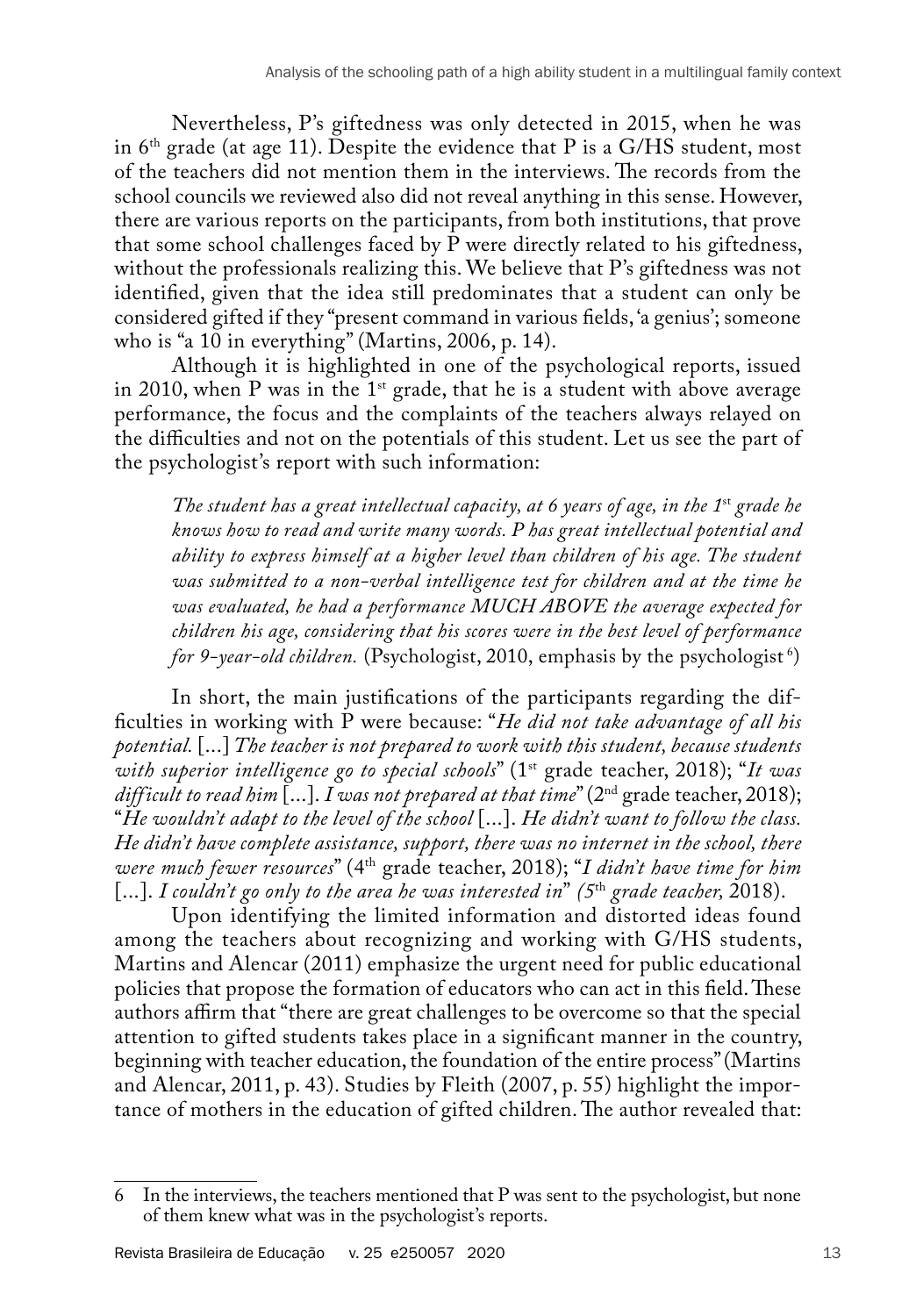It is the family, particularly *the mother*, who is breaking barriers of greater isolation that society tries to impose on these children and adolescents. It is *the mother* who is interested in the development of her sons and daughters, who receives the diagnosis. When the evaluation and guidance are well done, the routines with psychologists, speech therapists, and occupational therapists begin to develop basic human skills such as expressing feelings and self-knowledge, speech and the use of the body in an adequate manner. (Fleith, 2007, p. 55, emphasis ours)

In P's case, the specificity of his mother, that is, the fact that she is deaf, somehow, increases the degree of difficulty even more for some of the procedures (with psychologists, speech therapists, etc.). And this is not based on deafness, but on the communicative barriers imposed by society. Thus, P's mother, unlike hearing mothers — who can claim and demand more from the school, since they speak the same language — was left with fragmented information that did not allow her to have a broader view of the school problems faced by P. According to Fleith (2007, p. 55) "because of the historic culture of exclusion, the school is transformed into the main barrier the family confronts to the development of the gifts of their children". If families consisted entirely by hearing people face barriers to discuss the direction and procedures for G/HS children, imagine a family with a deaf mother, who often faces much greater barriers because of the linguistic differences and the lack of professionals to mediate her communication with the school.

In this sense, these challenges found by teachers and researchers, in relation to students who have peculiar learning conditions, should serve to propose didactics, strategies and policies, in order to offer them a quality education, which is their right.

#### FINAL CONSIDERATIONS

In this article, we sought to present some data from a longitudinal study that investigated the learning path of P, considering his multilinguistic family surroundings and his high abilities. The results indicate that P lived in a family culture different from that of children whose parents could hear and because he communicated with two languages — PL and Libra — which makes him bilingual. However, living between the two cultures — the deaf and the hearing — can generate psychosocial difficulties, including in a school environment, given that some schools are not aware of the implications that SL can have on the scholastic development of these students.

We can affirm that both PL and Libras are P's maternal languages and also that:

- P's learning difficulties, in his early years, were not related to being gifted, because the teachers did not identify this;
- his peculiar form of writing was not associated to his multilingual context and or to being gifted, but was considered to be incorrect,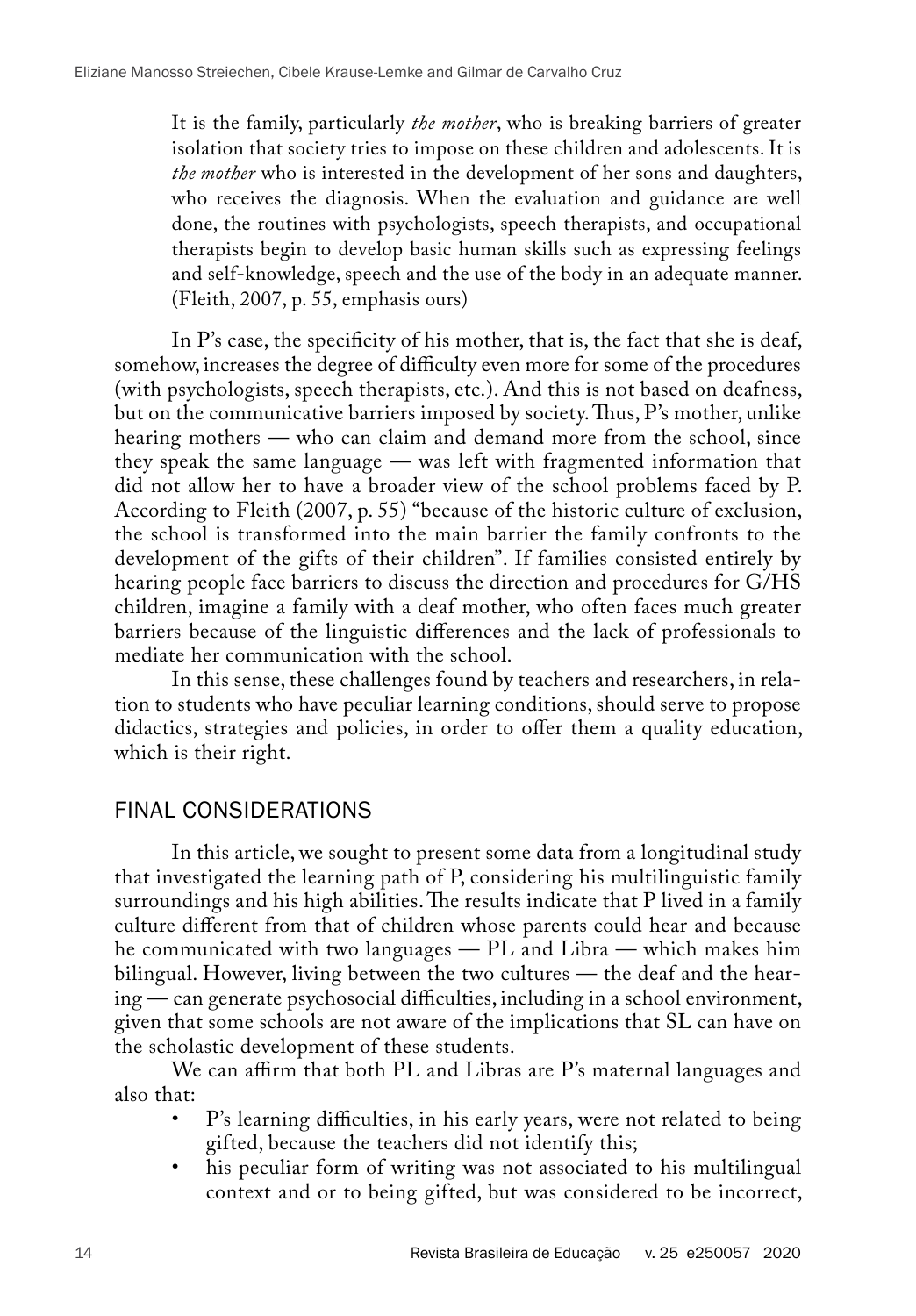given that the teachers were not familiar with the languages that P used;

• the teachers tended to give more emphasis to the student's difficulties rather than to his abilities. This accentuated the difficulties, leading P to repudiate the school and have a total lack of interest in his studies.

Concerning the problems faced by P, in his writing acquisition process, our data indicated two issues. The first is related to the fact that P is bilingual, that is, he used both SL and PL to communicate. Thus, he naturally and simultaneously internalized the two linguistic structures (SL+PL) and, therefore, his writing showed the conflict with both linguistic standards. The phonological, morphological and structural elements of the two languages created some challenges to the development of P's writing. It should be emphasized that GL and UL, which were present in P's family context, also influenced his pronunciation of some phonemes, like /R/, for example. For this reason, he used an escape strategy, that is, he avoided writing. The second issue is related to P's being gifted, which as we saw, can generate difficulty in the perceptomotor development, in handwriting, and consequently in the writing process.

In this context, the school must be attentive to indications of any type of intolerance toward certain activities, or low school performance, on the part of hearing students who are children of deaf people, so that they can take coherent initiatives according to each case, in order to offer equal opportunities and possibilities for all, as determined by Brazilian educational laws and guidelines regarding inclusion.

The study presented here indicates the need to incorporate to the new pedagogical proposals in teacher education, as determined by Resolution CNE no. 02/2015 (Brasil, 2015), classes aimed at special and inclusive education, and to discuss more deeply with future teachers procedures to identify, propose, and develop strategies that stimulate the abilities of students, so that they do not repudiate school, by needing to hide their potential and face challenges, as occurred in P's school trajectory.

Given these results, we want to emphasize the importance and urgency of considering public education policies that reconsider school inclusion of hearing students of deaf parents. For more than a century, reports of trauma and suffering caused to the deaf have been constantly heard with indignation, because of efforts to employ an oralist methodology that sought to have the deaf learn how to speak, not recognizing that education and learning among deaf students can only occur with their own language, SL. There is currently a risk of repeating this mistake, now related to the education of the children of the deaf. In this sense, it is necessary to pay attention to the linguistic and cultural singularities of these children, who must be considered in the school environment so that their psychosocial development is not impaired.

Thus, it is essential that the schooling of hearing students with deaf parents be discussed in courses on SL, which are part of the teacher's education curriculum, so that when working with these students, future teachers can artic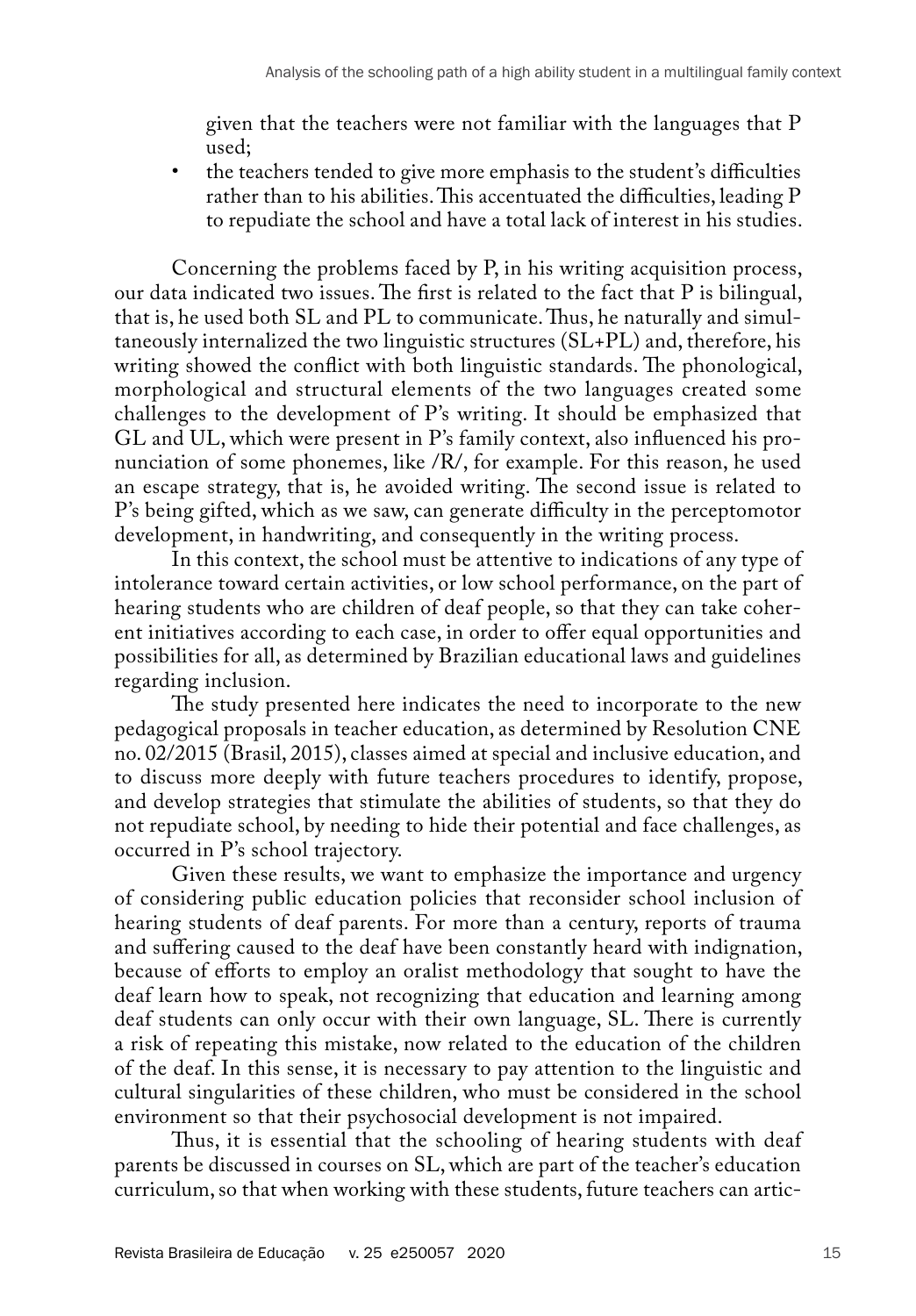ulate theories and practices concerning the literacy of these individuals. Schools must also develop means for deaf parents to express their opinions, discuss, and actively participate in the schooling of their children, so that parents with special conditions have complete access to the school. It is essential to address these issues to minimize the barriers between the school community and deaf parents. By approximating the parties, conditions can be offered to teachers to recognize the linguistic and cultural singularities that permeate the life of their students, whether they can hear or not. And, as a complement, also offer the opportunity for parents to recognize the challenges faced by both teachers and their children so that these parents can contribute more directly and effectively in the education of their children.

### **REFERENCES**

ALENCAR, E. M. L. S. Características sócio-emocionais do superdotado: questões atuais. **Psicologia em Estudo**, Maringá, v. 12, n. 2, p. 371-378, May/Aug. 2007. <http://dx.doi.org/10.1590/S1413-73722007000200018>

BRASIL. Conselho Nacional de Educação. Câmara de Educação Básica. Resolução CNE/ CEB nº 2/2001. **Diário Oficial da União**, Brasília, Seção 1E, p. 39-40, Sept. 14, 2001.

BRASIL. **Lei nº 10.436, de 24 de abril de 2002**. Brasília, Apr. 24, 2002. Available at: [http://www.planalto.gov.br/ccivil\\_03/leis/2002/l10436.htm](http://www.planalto.gov.br/ccivil_03/leis/2002/l10436.htm). Accessed on: Oct. 16, 2020.

BRASIL. **Política Nacional de Educação Especial na Perspectiva da Educação Inclusiva**. Brasília: MEC/SEESP, 2008. Available at: [http://portal.](http://portal.mec.gov.br/index.php?option=com_docman&view=download&alias=16690-politica-nacional-de-educacao-especial-na-perspectiva-da-educacao-inclusiva-05122014&Itemid=30192) [mec.gov.br/index.php?option=com\\_docman&view=download&alias=16690](http://portal.mec.gov.br/index.php?option=com_docman&view=download&alias=16690-politica-nacional-de-educacao-especial-na-perspectiva-da-educacao-inclusiva-05122014&Itemid=30192) [politica-nacional-de-educacao-especial-na-perspectiva-da-educacao-inclusiva-](http://portal.mec.gov.br/index.php?option=com_docman&view=download&alias=16690-politica-nacional-de-educacao-especial-na-perspectiva-da-educacao-inclusiva-05122014&Itemid=30192)[05122014&Itemid=30192](http://portal.mec.gov.br/index.php?option=com_docman&view=download&alias=16690-politica-nacional-de-educacao-especial-na-perspectiva-da-educacao-inclusiva-05122014&Itemid=30192). Accessed on: Jan. 10, 2019.

BRASIL. Ministério da Educação. Conselho Nacional de Educação. Câmara de Educação Básica. **Resolução nº 4, de 2 de outubro de 2009**. Brasília: Ministério da Educação, 2009. Available at: [http://portal.mec.gov.br/dmdocuments/rceb004\\_09.](http://portal.mec.gov.br/dmdocuments/rceb004_09.pdf) [pdf.](http://portal.mec.gov.br/dmdocuments/rceb004_09.pdf) Accessed on: Apr. 10, 2018.

BRASIL. Ministério da Educação. Secretaria de Educação Continuada, Alfabetização, Diversidade e Inclusão. **Relatório sobre a política linguística de educação bilíngue:** Língua Brasileira de Sinais e Língua Portuguesa. Brasília: Ministério da Educação, 2014.

BRASIL. Ministério da Educação. Conselho Nacional de Educação. **Resolução nº 2, de 1º julho de 2015**. Conselho Pleno, 2015. Available at: [http://portal.mec.gov.](http://portal.mec.gov.br/index.php?option=com_docman&view=download&alias=136731-rcp002-15-1&category_slug=dezembro-2019-pdf&Itemid=30192) [br/index.php?option=com\\_docman&view=download&alias=136731-rcp002-15-](http://portal.mec.gov.br/index.php?option=com_docman&view=download&alias=136731-rcp002-15-1&category_slug=dezembro-2019-pdf&Itemid=30192) [1&category\\_slug=dezembro-2019-pdf&Itemid=30192.](http://portal.mec.gov.br/index.php?option=com_docman&view=download&alias=136731-rcp002-15-1&category_slug=dezembro-2019-pdf&Itemid=30192) Accessed on: May 22, 2018.

BULL, T. H. **Deaf Family Issues:** CODAS and Identity. 2013. Available at: [https://](https://silo.tips/download/deaf-family-issues-codas-and-identity) [silo.tips/download/deaf-family-issues-codas-and-identity.](https://silo.tips/download/deaf-family-issues-codas-and-identity) Accessed on: Mar. 9, 2018.

CAPOVILLA, F. C. *et al*. **Dicionário da língua de sinais do Brasil:** a Libras em suas mãos. São Paulo: Edusp, 2017. v. 1.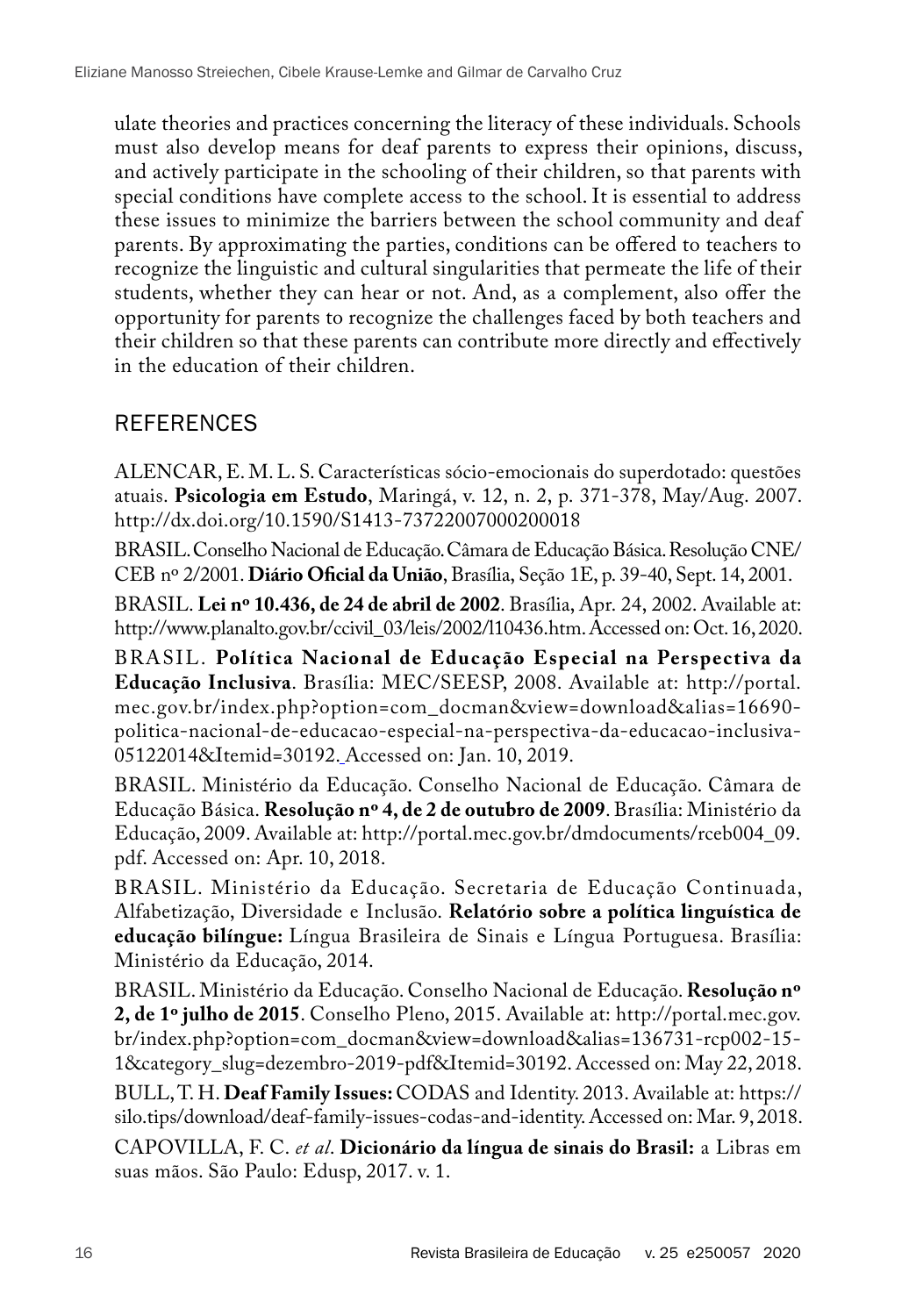FLEITH, D. S. (org.). **A construção de práticas educacionais para alunos com altas habilidades/superdotação**. Brasília: Ministério da Educação, Secretaria de Educação Especial, 2007. v. 3.

FONSECA, C. Quando cada caso NÃO é um caso: pesquisa etnográfica e educação. **Revista Brasileira de Educação**, n. 10, p. 58-78, Jan./Apr. 1999.

GARCEZ, P. M. Apresentação à nova edição. *In*: RIBEIRO, B. T.; GARCEZ, P. M. (org.). **Sociolinguística interacional**. 2ª ed. São Paulo: Edições Loyola, 2002. p. 7-11.

KRASHEN, S. **Second language acquisition and second language learning**. Oxford: Pergamon, 1981.

LANE, H. **A máscara da Benevolência:** a comunidade surda amordaçada. Lisboa: Instituto Piaget Divisão Editorial, 1992. (Coleção Horizontes Pedagógicos.)

MARTINS, A. C. S.; ALENCAR, E. S. Características desejáveis em professores de alunos com altas habilidades/superdotação. **Revista de Educação Especial**, Santa Maria, v. 24, n. 39, p. 31-46, Jan./Apr. 2011.<https://doi.org/10.5902/1984686X1881> MARTINS, B. A.; PEDRO, K. M.; OGEDA, C. M. M. Altas habilidades/ superdotação: o que dizem as pesquisas sobre estas crianças invisíveis? **Psicologia Escolar e Educacional**, Maringá, v. 20, n. 3, p. 561-568, 2016. [http://doi.](http://doi.org/10.1590/2175-3539201502031046) [org/10.1590/2175-3539201502031046](http://doi.org/10.1590/2175-3539201502031046)

MARTINS, C. S. R. **A identificação do aluno com potencial para Altas habilidades/superdotação no Sistema Educacional Adventista de Manaus**. 2006. Dissertation (Mastering in Education) – Programa de Pós-Graduação em Educação, Universidade Federal do Amazonas, Manaus, 2006.

MORAES, R.; GALIAZZI, M. C. **Análise textual discursiva**. 3. ed. Ijuí: Ed. Unijuí, 2016.

MORAIS, C. A. L. de A. **Estudo dos efeitos linguístico-discursivos na interação criança – criança: suas implicações na fonoaudiologia**. 2001. Dissertation (Mastering in Phonoaudiology) – Pontifícia Universidade Católica de São Paulo, São Paulo, 2001. Available at [http://www4.pucsp.br/linguagemesubjetividade/](http://www4.pucsp.br/linguagemesubjetividade/PDF/09_08_2010_claudiangelica.pdf) [PDF/09\\_08\\_2010\\_claudiangelica.pdf](http://www4.pucsp.br/linguagemesubjetividade/PDF/09_08_2010_claudiangelica.pdf). Accessed on: May 14, 2019.

PEREIRA, O. R. **Nascidos no silêncio: as relações entre filhos ouvintes e pais surdos na educação. 2013**. Dissertation (Mastering in Education) – Faculdades de Humanidades e Direito, Universidade Metodista de São Paulo, São Bernardo do Campo, 2013.

QUADROS, R. M. de. **Educação de surdos:** a aquisição da linguagem. Porto Alegre: Artes Médicas, 1997.

QUADROS, R. M. de. **Língua de herança:** língua brasileira de sinais. Porto Alegre: Penso, 2017.

SOUZA, J. C. F. **Intérpretes Codas: construção de identidades**. 2014. Dissertation (Mastering in Translation Studies) − Universidade Federal de Santa Catarina, Florianópolis, 2014.